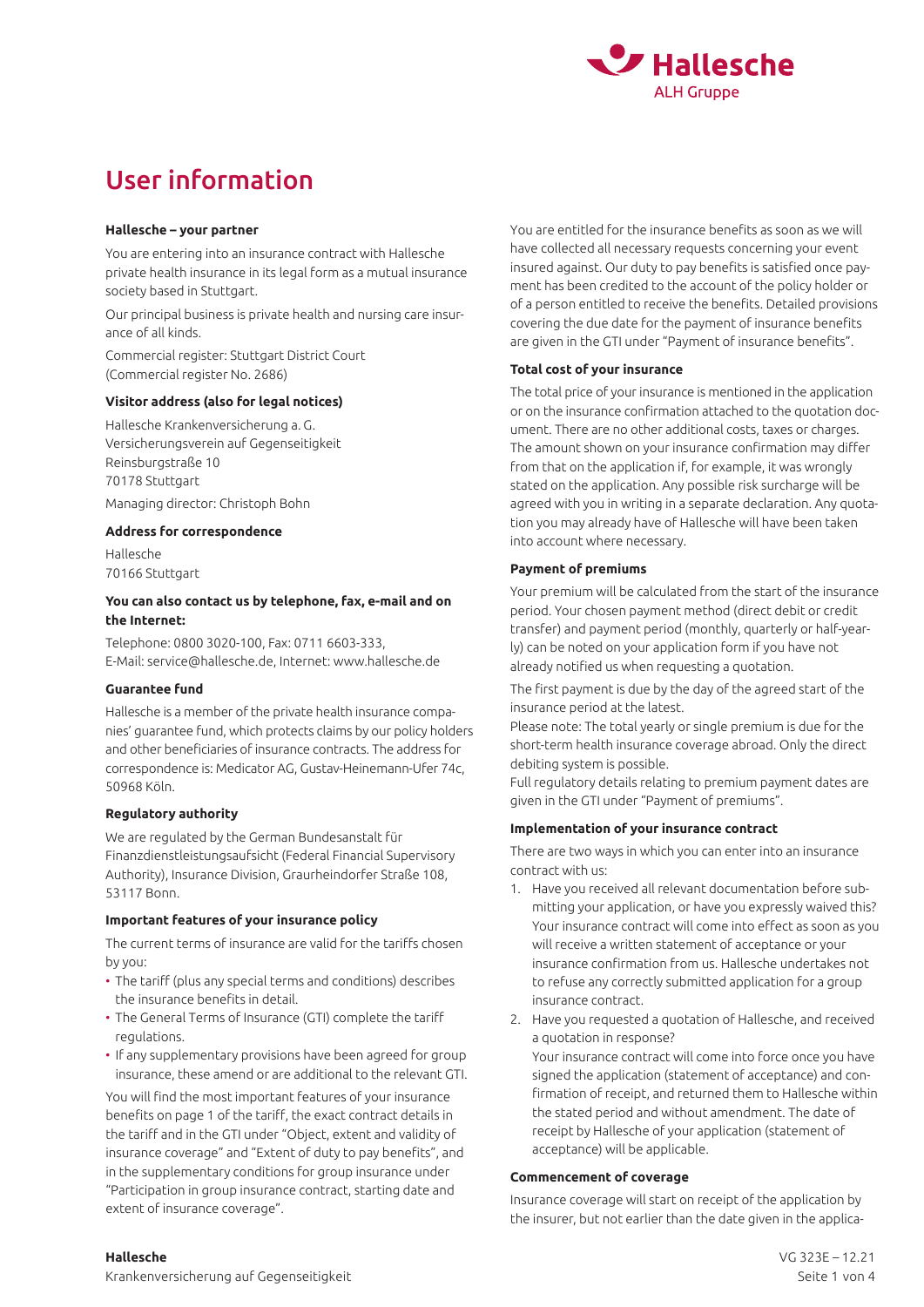tion, or prior to the expiry of any qualifying periods, or prior to the commencement of the group insurance contract which forms the basis of the insurance relationship. Alternatively, insurance coverage can begin up to two months prior to receipt by Hallesche of the application where provision is made for this in the GTI.

Payment will not be made for insurance events occurring prior to the start of insurance coverage, unless such events occur after the signing of the contract but prior to the start of insurance coverage. Such events are not excluded completely; only the part that occurs in the period between the signing of the contract and the start of insurance coverage or qualifying periods is excluded from liability to pay benefits.

In the case of newborn infants, insurance coverage begins immediately after the birth process is complete, with no qualifying period, provided that the application has been made at the correct time, and subject to any other requirements given in the GTI.

You can find more information on the commencement of insurance coverage in the GTI under "Commencement of coverage", and – where specified – under "Qualifying periods"; also – depending on the tariff chosen – under "Subject, extent and validity of insurance coverage" and in the supplementary conditions for group insurance under "Participation in group insurance contract; commencement and extent of insurance coverage" and "Qualifying periods".

#### **Term of contract; termination options**

Your insurance contract has no time limit. Exceptions to this are the education, international and option tariff scales, the *plus.*U tariff and daily sick pay insurance. These exceptions are covered in the relevant terms and conditions.

The options for terminating the contract, in particular the contractual conditions of termination, are given, depending on the tariff chosen, in the GTI under "Cancellation/termination by the policy holder", "Terminating the policy", "Other reasons for termination", "Continuation of insurance", "Consequences of breaches of warranty" and "Cancellation by the insurer". This last section also specifies the minimum duration that applies to the contract. In the supplementary conditions for group insurance, other provisions relating to the termination of a contract are given in "Reasons for termination of the insurance relationship" and "Continuation of insurance".

The contract can also be terminated without notice for good cause (fraud, for example) as provided by law.

The insurer is entitled, in the event of a pre-contractual violation of obligation to disclose, to withdraw from or cancel the contract. In the event of fraudulent misrepresentation at the time the contract was signed, the insurer can also challenge the contract.

In the event of cancellation on the grounds of non-payment of the first premium, the insurer will charge an appropriate handling fee (currently € 75).

Cancellations made to the insurer have to be done in writing or electronically and should be addressed to Hallesche Krankenversicherung.

#### **Contractual language, applicable law, place of jurisdiction**

The language used for the contractual relationship and in communications during the term of the contract is German unless otherwise agreed. Your insurance contract is covered by the provisions of German law. The place of jurisdiction is given in the GTI under "Place of jurisdiction".

#### **Grievance procedures**

Please notify us in the event of any points of disagreement. We will be glad to resolve these together with you.

Hallesche Customer Service Telephone: 0800 3020-100, Fax: 0711 6603-333, E-Mail: service@hallesche.de

You may also make use of a free of charge settlement of disputes out-of-court.

#### **Settlement of Disputes Out-of-court**

Hallesche Krankenversicherung a.G. takes part in the settlement of disputes for customers "OMBUDSMANN Private Kranken- und Pflegeversicherung", which you may contact:

OMBUDSMANN Private Kranken- und Pflegeversicherung Post office box 06 02 22

10052 Berlin

Telephone: 0800 2550-444 (free of charge of German phone networks)

Fax: 030 2045-8931

E-Mail: ombudsmann@pkv-ombudsmann.de

Internet: www.pkv-ombudsmann.de

The condition for the arbitration procedure with the Ombudsmann is that

- Hallesche Krankenversicherung a.G. already has given a statement and
- that the matter of dispute has not been settled yet and
- that the value of dispute is more than € 50 and
- that the claim is not outlawed and that the insurer does not refer to this limitation period and
- that no other institution of settlement of disputes has been involved in this case and
- that the matter has not been addressed to a judge so far, unless the court has ordered a settlement of the dispute with the Ombudsmann and has ordered the suspension of the proceedings and
- that no court has issued a deny of application for legal aid as a result of hopelessness of prosecution

If you have taken out your contract online, e.g. via our website, you may use the platform of the European Commission for Online Settlements of Disputes. This platform is available on: http://ec.europa.eu/consumers/odr/

You can also contact our regulatory authority: Bundesanstalt für Finanzdienstleistungsaufsicht, Graurheindorfer Straße 108, 53117 Bonn.

This does not in any way affect your right to take legal action.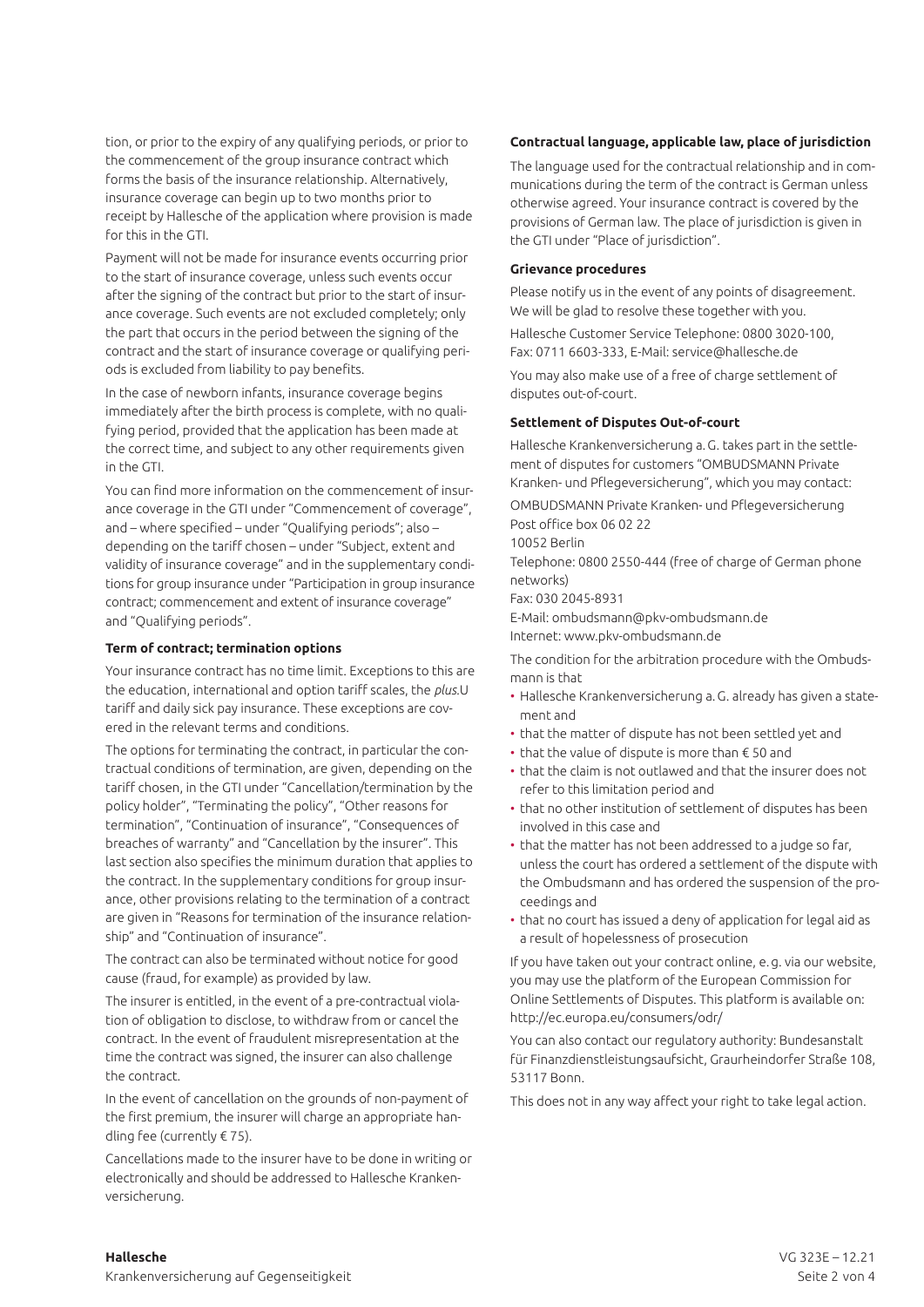# Additional information for substitutive health insurance (full medical expenses insurance and daily sick pay insurance)

#### **Medical expenses and increase in premiums**

The "price-performance ratio" is a quality feature whose importance we underline by our policy of keeping contributions at an established level. Changes to premiums have been modest over the past few years compared to the rest of the market. However modest they may be, adjustments to premiums are never welcome initially. They are, however, necessary when we bear in mind that

- Germany has one of the best but also one of the most expensive – healthcare systems in the world.
- developments in medicine bring ever more opportunities, but also cost more.
- such medical progress means that the scope of your insurance covers is greater.
- life expectancy is rising all the time happily!

We cannot exercise any direct influence in the healthcare sector on how costs increase, but Hallesche makes use of considerable financial resources in order to reduce their effects on your premiums.

# **Options and methods for limiting premium payments in old age**

The capital coverage system means that an age reserve is set up for the policy holder from the outset. This reserve is invested for the policy holder's later years, making it possible to keep premiums down. In addition there are many other options for limiting premium payments by older people:

- By using the Hallesche MBZ*flex* amended premium system, you yourself can reduce your health insurance payments in your later years. The principle is a simple one: pay more today, pay less when you are older.
- In the case of comprehensive insurance, a mandatory surcharge of 10% is levied between the ages of 21 and 60, and this is placed in the age reserve. This is used to restrict premium adjustments from age 65 onwards.
- Interest gained on the age reserve is credited to the policy holder (additional appreciation), and also helps to reduce premium adjustments.
- The daily sick pay allowance ceases once the policy holder is no longer working, resulting in an automatic reduction in premiums.
- You can request a contribution for your payment from your pension insurance provider. This is one-half of the average general premium rate of the GKV (statutory health insurance) on the state pension, up to a maximum of half of the premium payable.
- You can also reduce your premium by changing to a different tariff, for example by increasing your voluntary excess.

Furthermore Hallesche offers the standard basic tariff. This basic coverage is limited to the level of benefits of the statutory health insurance. The premium is limited to the maximum contribution of the statutory health insurance. In case of hardship the premium may be divided in half.

The decision for the basic tariff should only be taken in certain exceptional cases. Persons insured may change to the basic tariff, if the conclusion of the comprehensive health insurance coverage with Hallesche has been effected from 1 January 2009 on or if the person insured has reached the age of 55. On certain conditions persons insured under the age of 55 may change to the basic tariff if they obtain a pension by the statutory pension scheme or if they are needy.

Apart from that Hallesche offers the standard tariff for all contracts concluded before 1 January 2009. The premium is limited to the maximum contribution of the statutory health insurance. The persons insured may change to the standard tariff if they have reached the age of 65 and if they have been insured in the substitute health insurance for at least 10 years.

# **Switching to the GKV (statutory health insurance)**

It is possible under certain limited circumstances to switch from private to statutory health insurance, for example if you accept a job which pays below the minimum annual wage, or if you become unemployed. It is not normally possible to change over after the age of 55.

# **Switching to a different private health insurance scheme**

Switching within the private health insurance system may incur higher premium payments, particularly for older people. It may only be possible for you to change to the basic tariff where applicable.

# **Acquisition costs of your insurance contract**

In the case of comprehensive insurance, you will find information on acquisition costs, and the other costs included in the premium, on the enclosed product information sheet. You will incur no further costs in addition to these.

# **Surcharge of Premiums for Non-insured Persons**

From 1 January 2009 on each person with a residence in Germany has to be health insured.

If this obligation is not met, a one-off surcharge has to be paid for the period of non-insurance in addition to the premium to be paid. Please see the General Conditions of Insurance ("payment of premiums") for the details. We shall inform you about a possible surcharge of premiums separately.

# **Schedule of premium payments**

In the case of comprehensive insurance, you will find the schedule of premium payments on the enclosed information sheet.